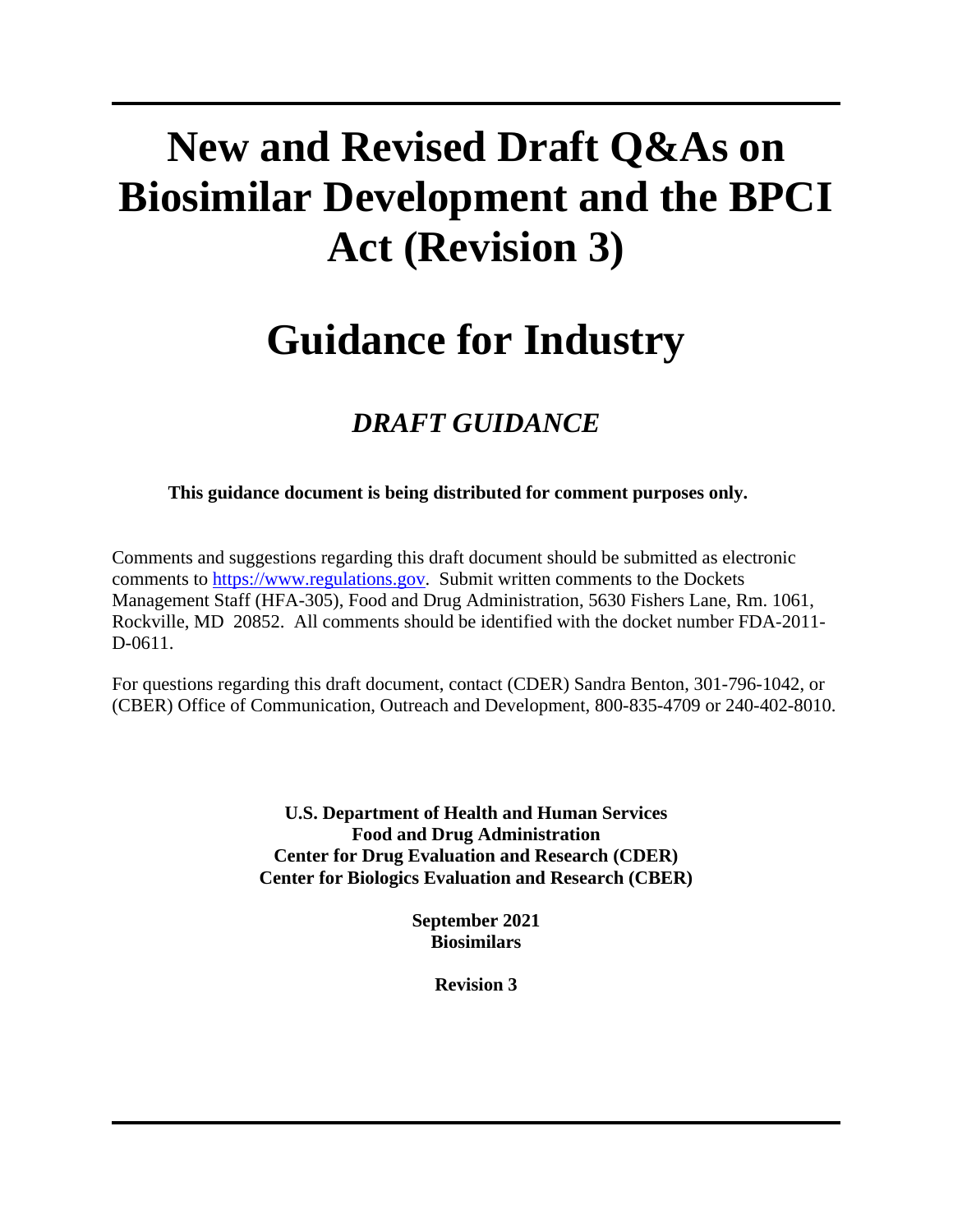# **New and Revised Draft Q&As on Biosimilar Development and the BPCI Act (Revision 3)**

## **Guidance for Industry**

*Additional copies are available from:*

*Office of Communications, Division of Drug Information Center for Drug Evaluation and Research Food and Drug Administration 10001 New Hampshire Ave., Hillandale Bldg., 4th Floor Silver Spring, MD 20993-0002 Phone: 855-543-3784 or 301-796-3400; Fax: 301-431-6353 Email: druginfo@fda.hhs.gov <https://www.fda.gov/drugs/guidance-compliance-regulatory-information/guidances-drugs> and/or Office of Communication, Outreach and Development Center for Biologics Evaluation and Research Food and Drug Administration*

*10903 New Hampshire Ave., Bldg. 71, Room 3128 Silver Spring, MD 20993-0002 Phone: 800-835-4709 or 240-402-8010 Email: ocod@fda.hhs.gov*

*<https://www.fda.gov/vaccines-blood-biologics/guidance-compliance-regulatory-information-biologics/biologics-guidances>*

**U.S. Department of Health and Human Services Food and Drug Administration Center for Drug Evaluation and Research (CDER) Center for Biologics Evaluation and Research (CBER)**

> **September 2021 Biosimilars**

> > **Revision 3**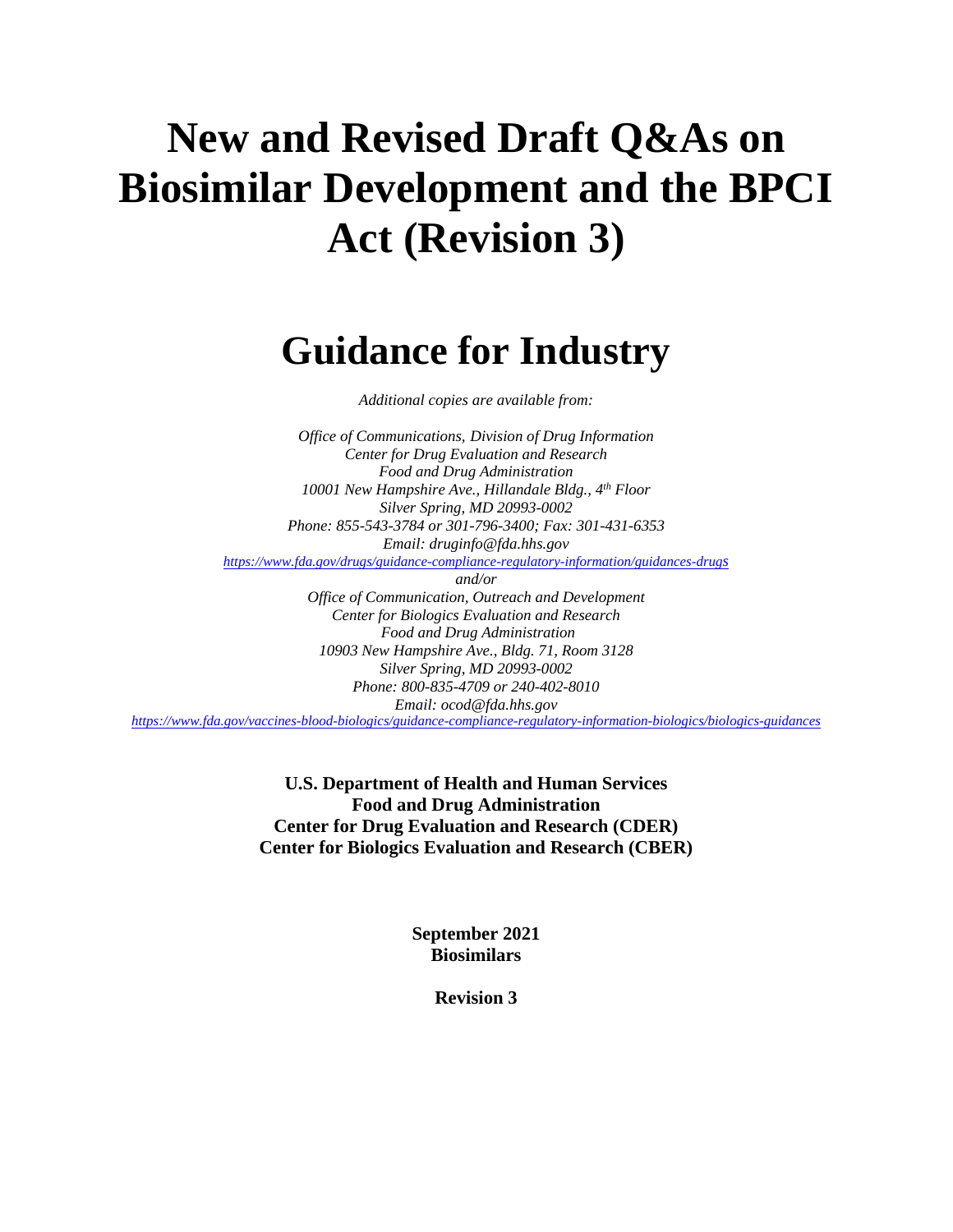*Draft—Not for Implementation*

#### **TABLE OF CONTENTS**

| Q.I.12. How can an applicant demonstrate that its proposed injectable biosimilar product or     |  |
|-------------------------------------------------------------------------------------------------|--|
| proposed injectable interchangeable product has the same "strength" as the reference product? 4 |  |
| II. PROVISIONS RELATED TO REQUIREMENTS TO SUBMIT A BLA FOR A                                    |  |
|                                                                                                 |  |
|                                                                                                 |  |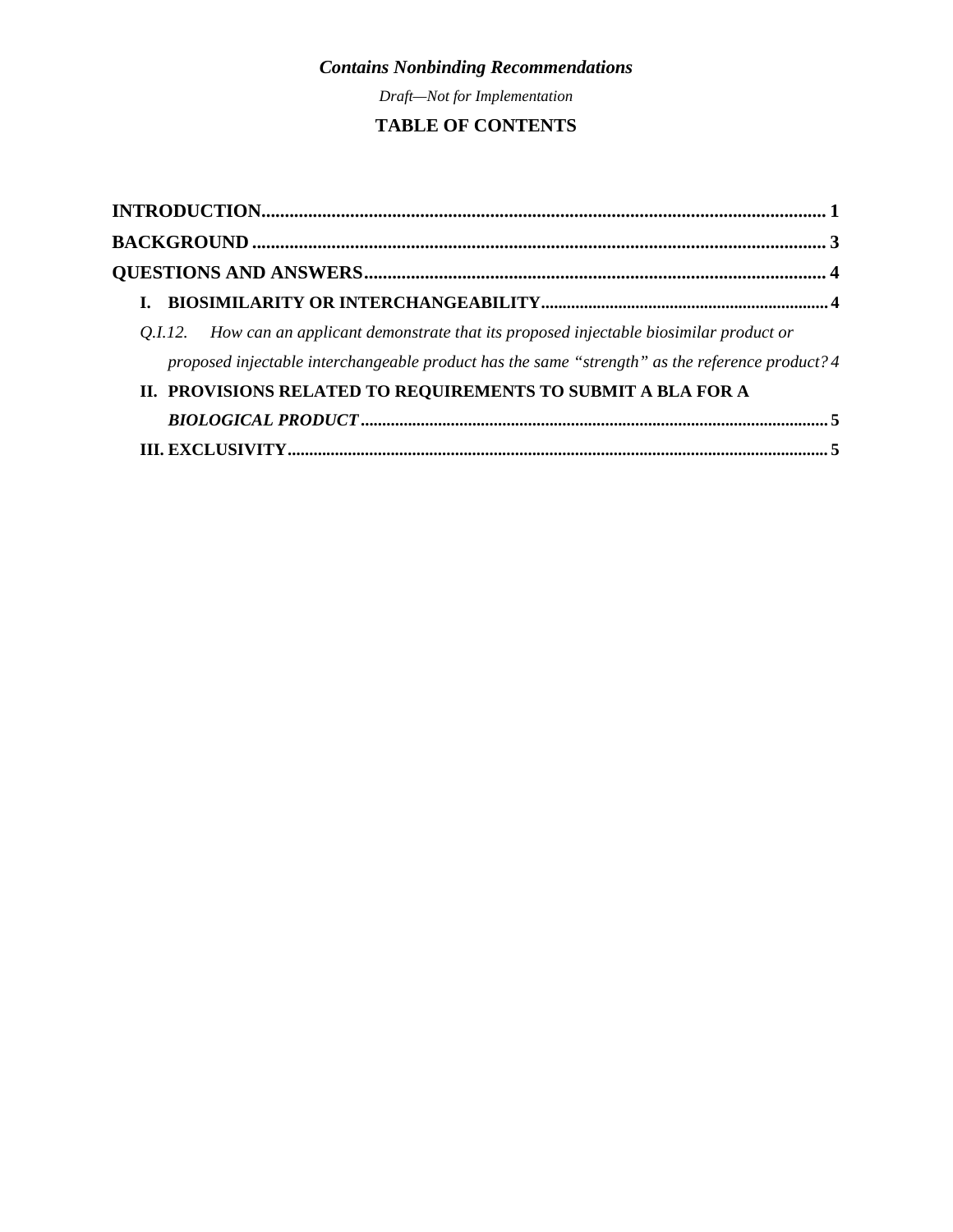*Draft — Not for Implementation*

### 1 **New and Revised Draft Q&As on Biosimilar Development and the**  2 **BPCI Act (Revision 3) Guidance for Industry[1](#page-3-1)** <sup>3</sup>

6 This draft guidance, when finalized, will represent the current thinking of the Food and Drug<br>
7 Administration (FDA or Agency) on this topic. It does not establish any rights for any person 7 Administration (FDA or Agency) on this topic. It does not establish any rights for any person and is not binding on FDA or the public. You can use an alternative approach if it satisfies the requirements of the 8 binding on FDA or the public. You can use an alternative approach if it satisfies the requirements of the applicable statutes and regulations. To discuss an alternative approach, contact the FDA staff responsible applicable statutes and regulations. To discuss an alternative approach, contact the FDA staff responsible 10 for this guidance as listed on the title page.

<span id="page-3-0"></span>14 **INTRODUCTION**

15

11

12 13

4

 $\frac{5}{6}$ 

16 This guidance document provides answers to common questions from prospective applicants and

17 other interested parties regarding the Biologics Price Competition and Innovation Act of 2009

18 (BPCI Act). The question and answer (Q&A) format is intended to inform prospective

19 applicants and facilitate the development of *proposed biosimilar products* and *proposed* 

[2](#page-3-2)0 *interchangeable products*,<sup>2</sup> as well as describe FDA's interpretation of certain statutory

21 requirements added by the BPCI Act. 22

23 The BPCI Act created an abbreviated licensure pathway in section 351(k) of the Public Health

24 Service Act (PHS Act) (42 U.S.C. 262(k)) for biological products shown to be biosimilar to, or

25 interchangeable with, an FDA-licensed biological reference product (see sections 7001 through

26 7003 of the Patient Protection and Affordable Care Act (Public Law 111–148) (ACA)). FDA

- 27 believes that guidance for industry that provides answers to commonly asked questions regarding
- 28 FDA's interpretation of the BPCI Act will enhance transparency and facilitate the development
- 29 and approval of biosimilar and interchangeable products. In addition, these  $Q\&$ As respond to
- <span id="page-3-1"></span>30 questions the Agency has received from prospective applicants regarding the submission of

<sup>&</sup>lt;sup>1</sup> This draft guidance has been prepared by the Center for Drug Evaluation and Research (CDER) and the Center for Biologics Evaluation and Research (CBER) at the Food and Drug Administration (FDA or the Agency). We update guidances periodically. For the most recent version of a guidance, check the FDA guidance web page at [https://www.fda.gov/regulatory-information/search-fda-guidance-documents.](https://www.fda.gov/regulatory-information/search-fda-guidance-documents) You may submit comments on this guidance at any time. Submit comments to Docket No. FDA-2011-D-0611 (available at [https://www.regulations.gov/docket/FDA-2011-D-0611\)](https://www.regulations.gov/docket/FDA-2011-D-0611). See the instructions in that docket for submitting comments.

<span id="page-3-2"></span> $2$  In this draft guidance, the following terms are used to describe biological products licensed under section 351(k) of the Public Health Service Act (PHS Act): (1) *biosimilar* or *biosimilar product* refers to a product that FDA has determined to be biosimilar to the reference product (see section  $351(i)(2)$  and  $(k)(2)$  of the PHS Act) and (2) *interchangeable biosimilar* or *interchangeable product* refers to a biosimilar product that FDA has also determined to be interchangeable with the reference product (see section  $351(i)(3)$  and (k)(4) of the PHS Act). The terms *proposed biosimilar product* and *proposed interchangeable product* are used to describe a product that is under development or is the subject of a pending 351(k) biologics license application. Biosimilarity, interchangeability, and related issues are discussed in more detail in th[e BACKGROUND](#page-5-0) section of this guidance.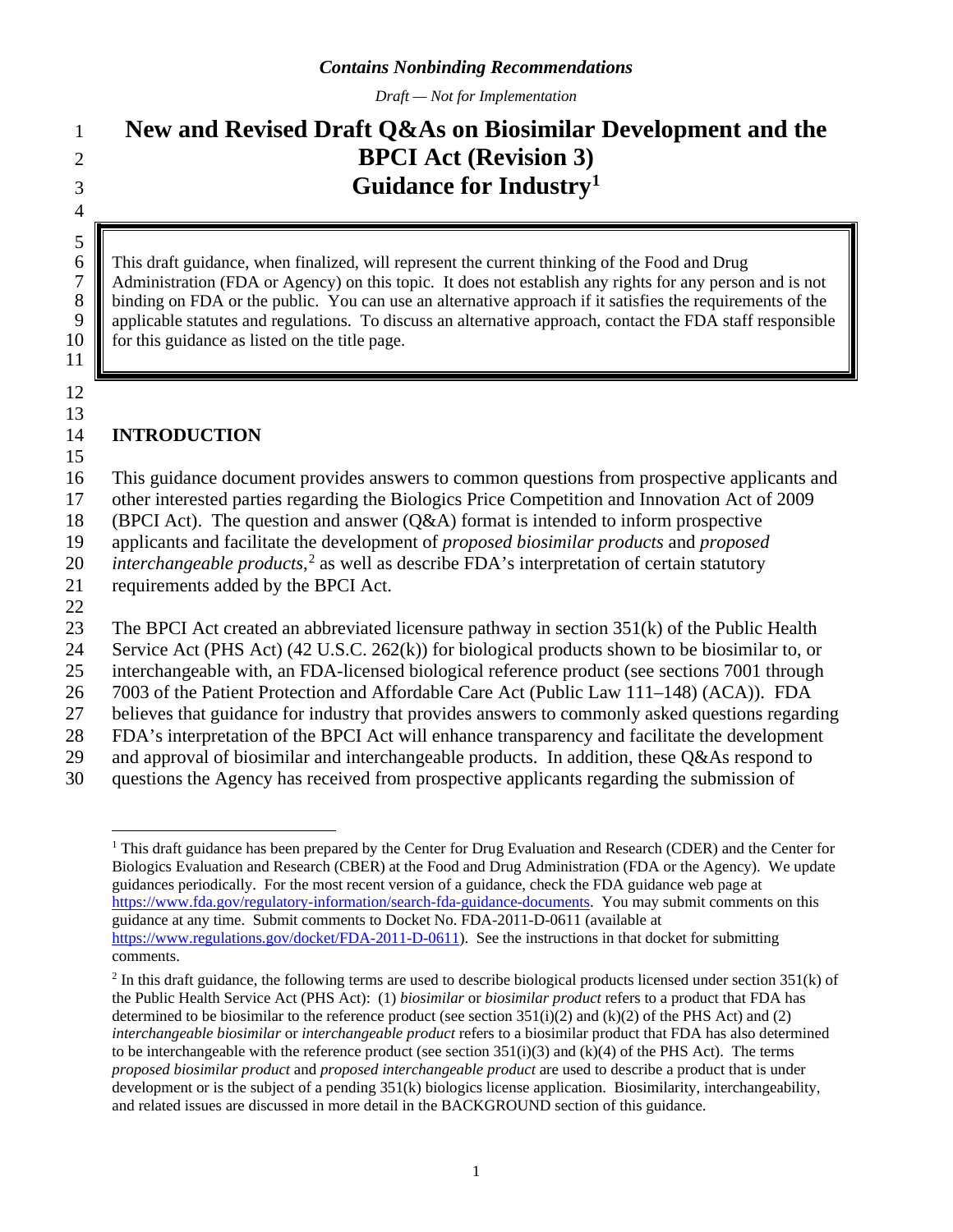#### *Draft — Not for Implementation*

- biologics license applications (BLAs) for biosimilar and interchangeable products. FDA may
- provide additional Q&As through draft guidance as appropriate.
- 
- This draft guidance document revises the draft guidance for industry *New and Revised Draft*
- *Q&As on Biosimilar Development and the BPCI Act (Revision 2)* (December 2018) and retains
- Q.I.12. This draft guidance does not include new Q&As or make changes to currently issued
- draft or final Q&As. Additional information about the Q&A format for this draft guidance
- document is provided in the Background section.
- 
- After FDA has considered any comments on a draft Q&A, the Q&A will be finalized by adding
- the Q&A, as a revision, to the final guidance document *Questions and Answers on Biosimilar Development and the BPCI Act* (September 2021), as appropriate*.* This final guidance document
- is part of a series of guidance documents that FDA has developed to facilitate development of
- biosimilar and interchangeable products.
- 
- The final guidance documents issued to date address a broad range of issues, including:
- *Clinical Pharmacology Data to Support a Demonstration of Biosimilarity to a Reference Product* (December 2016)
- *Considerations in Demonstrating Interchangeability With a Reference Product* (May 2019)
- *Labeling for Biosimilar Products* (July 2018)
- *Questions and Answers on Biosimilar Development and the BPCI Act (Revision 2)* (September 2021)
- *Scientific Considerations in Demonstrating Biosimilarity to a Reference Product* (April 2015)
- 
- In addition, FDA has published draft guidance documents related to the BPCI Act, which, when finalized, will represent FDA's current thinking. These draft guidance documents include:
- *Biosimilarity and Interchangeability: Additional Draft Q&As on Biosimilar Development and the BPCI Act* (November 2020)
- *Development of Therapeutic Protein Biosimilars: Comparative Analytical Assessment and Other Quality-Related Considerations* (May 2019)
- *Formal Meetings Between the FDA and Sponsors or Applicants of BsUFA Products* (June 2018)
- *Reference Product Exclusivity for Biological Products Filed Under Section 351(a) of the PHS Act* (August 2014)
- 
- The contents of this document do not have the force and effect of law and are not meant to bind
- the public in any way, unless specifically incorporated into a contract. This document is
- intended only to provide clarity to the public regarding existing requirements under the law.
- FDA guidance documents, including this guidance, should be viewed only as recommendations,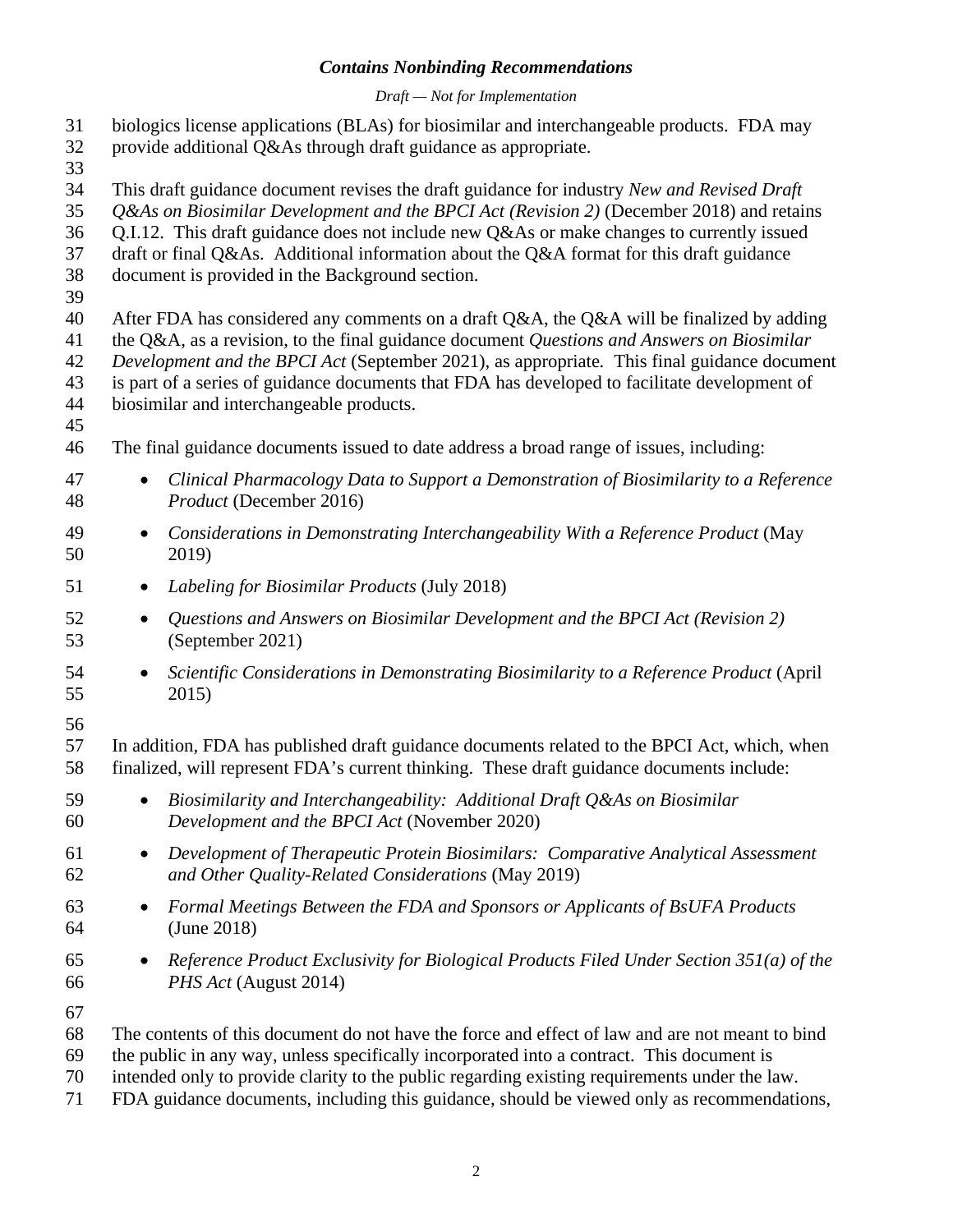#### *Draft — Not for Implementation*

 unless specific regulatory or statutory requirements are cited. The use of the word *should* in Agency guidances means that something is suggested or recommended, but not required.

- <span id="page-5-0"></span> **BACKGROUND** *The BPCI Act* The BPCI Act was enacted as part of the ACA on March 23, 2010. The BPCI Act amended the PHS Act and other statutes to create an abbreviated licensure pathway for biological products shown to be biosimilar to, or interchangeable with, an FDA-licensed biological reference product (see sections 7001 through 7003 of the ACA). Section 351(k) of the PHS Act, added by the BPCI Act, sets forth the requirements for the licensure of a proposed biosimilar or proposed interchangeable product. Section 351(i) defines *biosimilarity* to mean "that the biological product is highly similar to the reference product notwithstanding minor differences in clinically inactive components" and that "there are no clinically meaningful differences between the biological product and the reference product in terms of the safety, purity, and potency of the product" (see section 351(i)(2) of the PHS Act). A BLA submitted under section 351(k) (a *351(k) BLA*) must contain, among other things, information demonstrating that the biological product is biosimilar to a reference product based upon data derived from analytical studies, animal studies, and a clinical study or studies (see section 351(k)(2)(A)(i)(I) of the PHS Act), unless FDA has determined that an element described 97 in section  $351(k)(2)(A)(i)(I)$  is unnecessary (see section  $351(k)(2)(A)(ii)$  of the PHS Act). To meet the standard for "interchangeability," an applicant must provide sufficient information to demonstrate biosimilarity to the reference product and also to demonstrate that the biological product can be expected to produce the same clinical result as the reference product in any given patient, and if the biological product is administered more than once to an individual, the risk in terms of safety or diminished efficacy of alternating or switching between the use of the biological product and the reference product is not greater than the risk of using the reference 104 product without such alternation or switch (see section  $351(k)(4)$  of the PHS Act). Interchangeable products may be substituted for the reference product without the intervention of the prescribing health care provider (see section 351(i)(3) of the PHS Act). *"Question-and-Answer" Guidance Format* FDA has been using the format of Q&A guidance to describe the Agency's thinking on and update certain information and recommendations relevant to the development of biosimilar and interchangeable products. This draft guidance includes only Q&As that are in draft form. The guidance *Questions and Answers on Biosimilar Development and the BPCI Act* contains all Q&As that are final. As FDA issues individual Q&As, they will first be incorporated into a draft
- Q&A guidance document. After FDA has considered any comments on draft Q&As received
-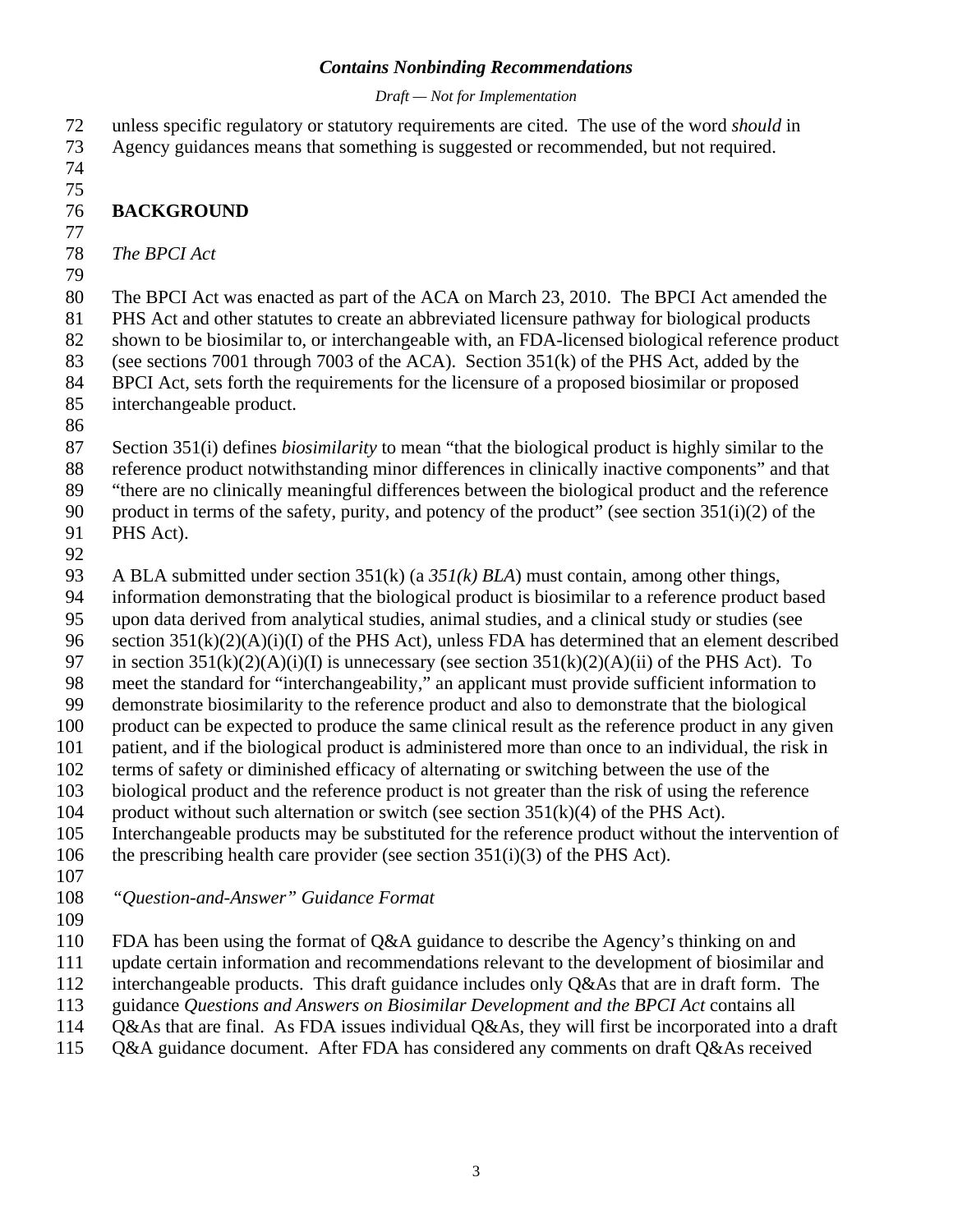#### *Draft — Not for Implementation*

 during the relevant comment period and, as appropriate, incorporated suggested changes to the Q&As, individual Q&As will be finalized and moved to the final guidance document.

A Q&A that was previously in the final guidance document may be withdrawn and moved to a

- draft guidance document if FDA determines that the Q&A should be revised in some respect and
- reissued in a revised draft Q&A for comment. A Q&A also may be withdrawn and removed
- from the Q&A guidance documents if, for instance, the issue addressed in the Q&A is addressed
- in another FDA guidance document.
- 
- FDA will provide the publication date of the current version of each Q&A, and information
- about whether the Q&A has been added to or modified in the relevant draft guidance document.
- FDA has maintained the original numbering of the guidance Q&As used in the December 2018
- final guidance document (*Questions and Answers on Biosimilar Development and the BPCI Act*),
- December 2018 draft guidance document (*New and Revised Draft Q&As on Biosimilar*
- *Development and the BPCI Act (Revision 2))*, and the November 2020 draft guidance document
- (*Biosimilarity and Interchangeability: Additional Draft Q&As on Biosimilar Development and*
- *the BPCI Act*). For ease of reference, a Q&A retains the same number when it moves from a
- 133 draft guidance document to the final guidance document and, where appropriate, when a O&A is
- withdrawn from the final guidance document and moved to a draft guidance document.
- In this draft guidance document, several asterisks appear where Q&As have already been
- withdrawn or moved to the final guidance document.
- 

- **QUESTIONS AND ANSWERS**
- **I. BIOSIMILARITY OR INTERCHANGEABILITY**
- 

- <span id="page-6-1"></span><span id="page-6-0"></span>
- 
- \* \* \* \* \*
- <span id="page-6-2"></span> *Q.I.12. How can an applicant demonstrate that its proposed injectable biosimilar product or proposed injectable interchangeable product has the same "strength" as the reference product? [Draft December 2018]*
- A.I.12. Under section 351(k)(2)(A)(i)(IV) of the PHS Act, an applicant must demonstrate that the "strength" of the proposed biosimilar product or proposed interchangeable product is the same as that of the reference product. Data and information generated as part of the analytical similarity assessment may inform the determination that a proposed biosimilar product or proposed interchangeable product has the same strength as its reference product. As a scientific matter, there may be a need to take into account different factors and approaches in determining the *strength* of different biological products. Sponsors should discuss their proposed approach with FDA and provide an adequate scientific basis for their approach to demonstrating same strength.